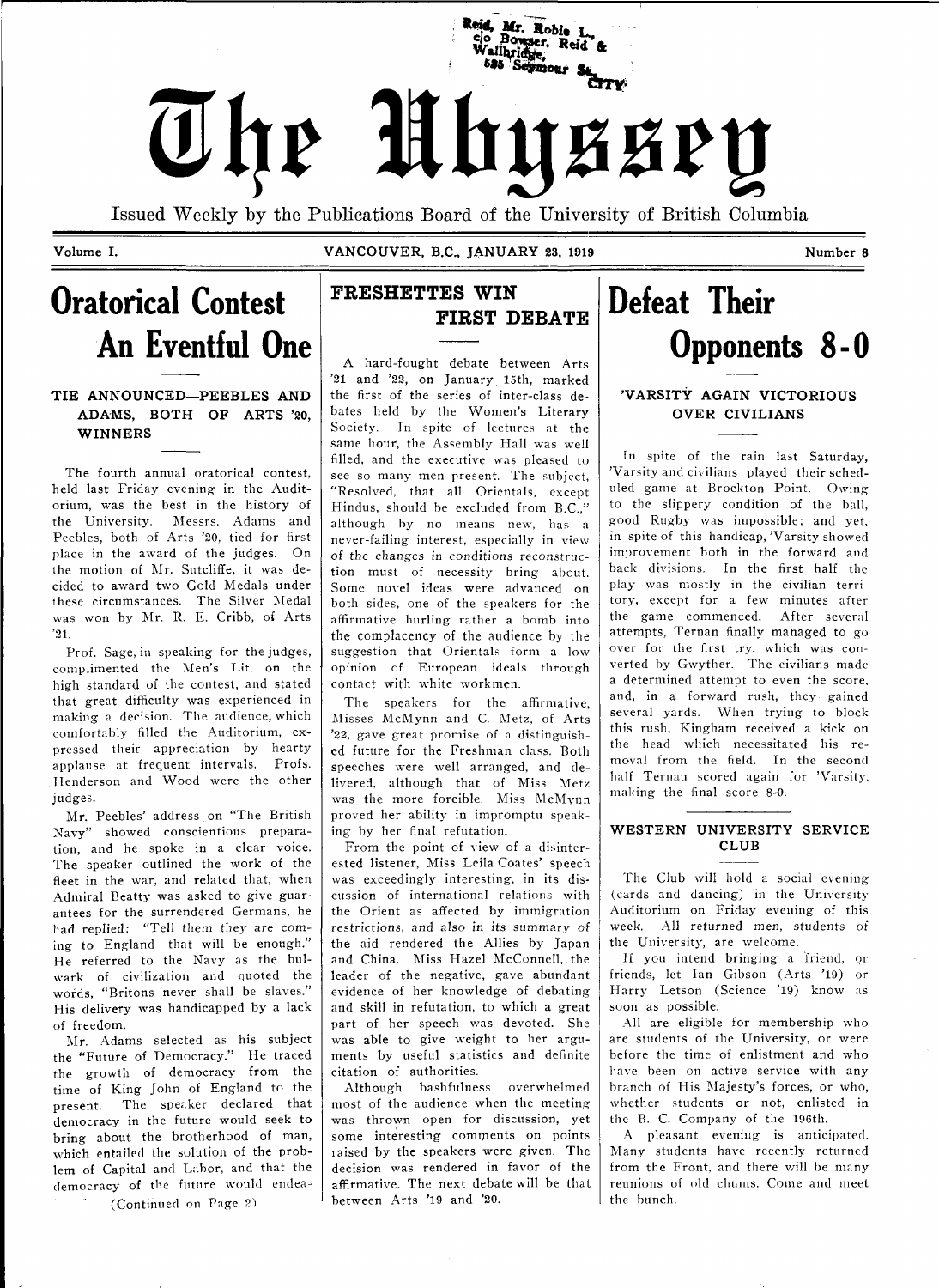Great Demand for Efficient Stenographers START NOW

Take a Course at the Oldest and Best Business College Results count—all graduates placed in good positions

> The PITMAN Business College

Established 1898 **422 RICHARDS STREET Phone, Seymour 9135** 

# **<sup>U</sup>>> THE NIKKO**

Japanese Silk Store

Headquarters for Christmas and New Year Gifts

**846 GRANVILLE STREET Phone, Sey. 3507** 



**Utmilru 514 GRANVILLE STREET VANCOUVER, B.C.** 

### ORATORICAL CONTEST

(Continued from Page 1) vor to effect a brotherhood of nations through the establishment of an International Court of Justice. The citizens of to-day, he concluded, must face the new era in the spirit of Columbus, who dared to discover a new continent in spite of all obstacles. Mr. Adams had a free platform manner, but his interpretation of history is open to criticism.

Mr. Cribb spoke well, but showed a slight lack of polish. His subject was "Western Civilization." The war was regarded by him as a step in the evolution of the humanitarian stage of society. He stated that "the ideals of the age were not based on sentimentalism," and that Western civilization was far from being in a state of collapse. "In the future there must be competition, but without hatred and bitterness."

"The Challenge" was the title of Mr. Webster's speech. He was somewhat hesitant in delivery and didactic in manner. He made a strong plea for unity in College affairs, and emphasized the need of developing "a University with a soul."

In speaking upon "Friendship," Mr. Cope, of Arts '22. treated the subject thoughtfully. He defined it "as the greatest gift of the gods to men": life without friends was "an empty nothing." He delivered his address in a rather stilted manner, using language too flowery and ornate.

While the judges were arriving at a decision, Mr. Mahrer entertained the audience with a much-enjoyed musical selection. Several of the "classics" from the College Song Book were enthusiastically rendered by all. Mr. Mac-Kinnon, the president of the Men's Literary Society, acted as chairman of the meeting in an appropriate manner.

### SOCCER NOTES

At a meeting held on January 10th the following were elected as officers: Captain—A. Swincesky.

Vice-Captain—R. F. Adams.

Secretary-Treasurer and Manager—H. Greer.

The University soccer team is now well organized and mean to give a good account of themselves. Within the next few weeks a game with a local team will be announced. We urge all who can play soccer to attend the practices on Monday and Friday at 3:00.

Read **the** ads. on this page.





 $\boldsymbol{2}$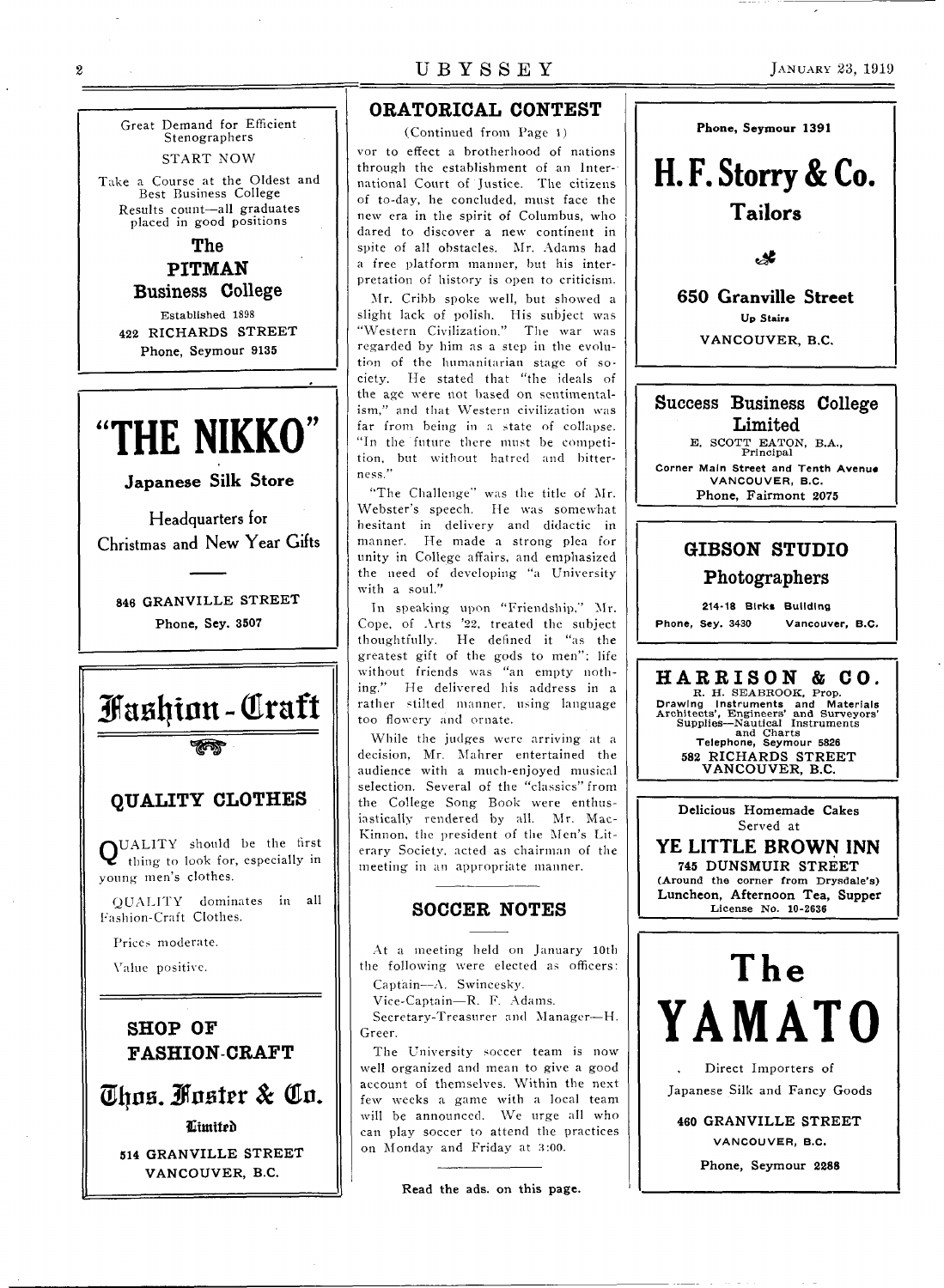

## **CHEMISTRY SOCIETY**

#### **FRESHIES SPEAK**

At a meeting of the Chemistry Society, held January 15, three members of the Freshman year gave papers dealing with the history of chemistry. It was the first time the Society has had the opportunity of hearing the first-year students.

Miss B. Lipson dealt with the earliest romantic history of the science, when chemistry was considered as a black art, and chemists as more or less evil magicians. Later, Aristotle and other philosophers, who recognized only four elements, fire, air, earth and water, became the leading scientists of the day. Among the first accomplishments of the chemists were the preparation of gunpowder, glass and soap, and the smelting of gold.

Mr. W. Stevens gave a very interesting paper on the alchemists, whose chief aim was to find the philosopher's stone with which they could effect the transmutation of metals. The universal remedy and the inextinguishable lamp were also much sought after by these aspiring scientists. Geber, and Roger Bacon, known as "Dr. Murabelis." were foremost among them.

The theory of the tatro, or medical chemists, was very well explained by Miss A. H. Curtiss. They considered that the aim of the chemist was not to prepare gold, but to work in conjunction with the physicians in preparing and experimenting with medicines. They regarded disease as merely a change in the chemicals of which the body was composed. Many new medicines were discovered as a result of their efforts.

After a hearty vote of thanks, the meeting adjourned for refreshments. The fact that the organic lab. was used as a kitchen aroused a certain amount of suspicion, but there was not much difficulty in disposing of the eatables.

### CLASS NOTES

#### **ARTS '22**

A meeting of the Freshmen was held last Thursday. It was decided to hold a class party on February 21, and arrangements were also made to secure pins for '22. Two teams have been selected to represent the year in the Inter-class Basketball League, and practice has already begun. Captains of the teams will be chosen in the near future.

**Read the ads.** on **this page.** 



Remember: "The Quality goes in before the Name goes on"

*"That's a Leckie"* 

## **University Students**

### Who have time to spare

could make no better use of their time than in the

## Study of SHORTHAND

It will be of untold advantage to you in taking lecture notes.

Most great speakers and many great writers are good shorthand writers.

**What about YOU?** 

**Don't you think it** would be **valuable to you** also?

Enter any time-Day and Evening Sessions.

> R. J. SPROTT, B.A., Manager.



#### **PATRONIZE YOUR**

ADVERTISERS

 $\mathbf{3}$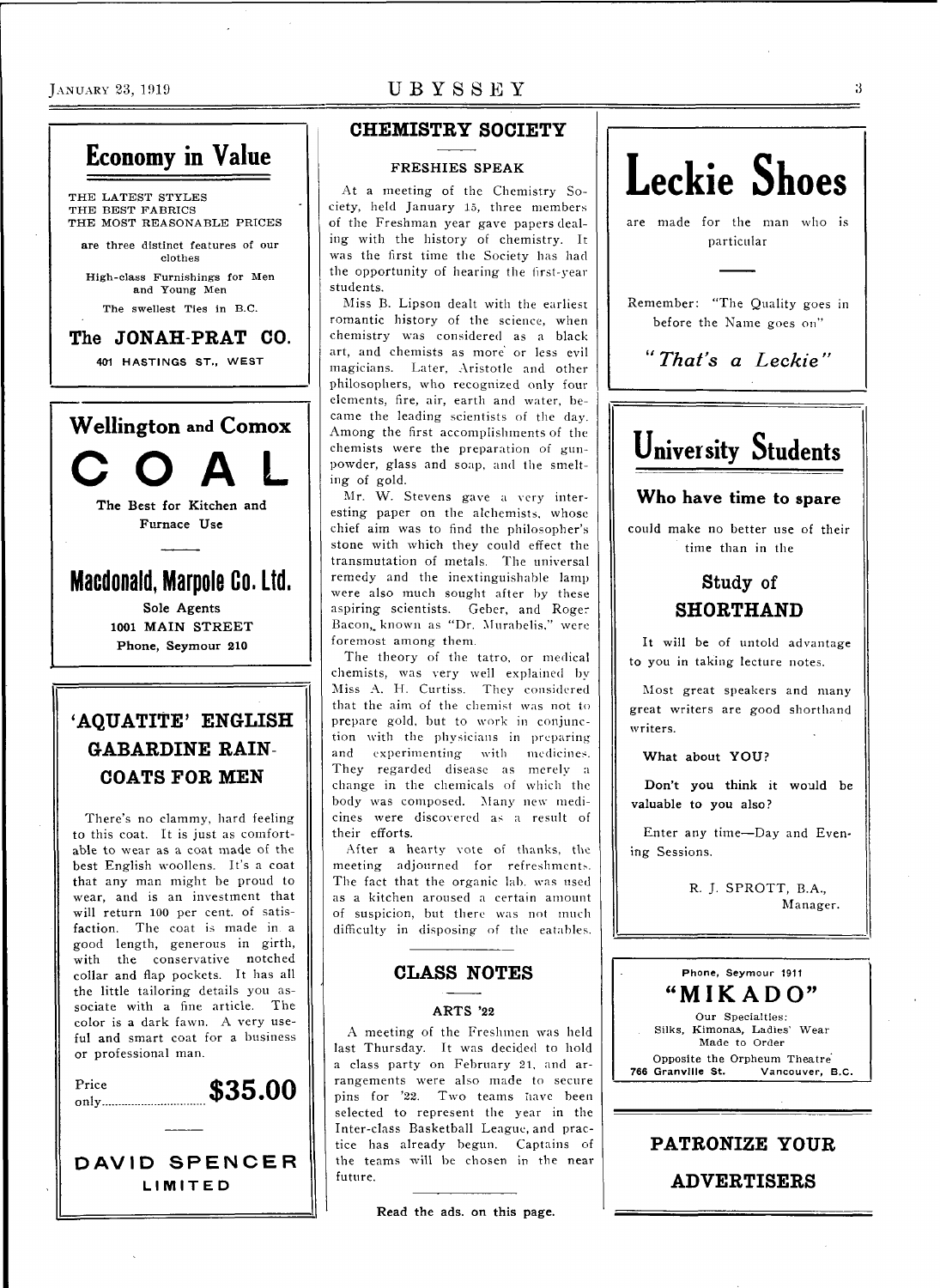$\Delta$ 



**309 to 315 Hastings Street, West** 

are offering some great bargains in Men's and Young Men's Suits and Overcoats.

They are great values as prices go today.

### BOYS' DEPARTMENT

Great bargains are being offered in Boys' Coats, Overcoats and Suits.

**Phone, Sey. 8380** 

The Northern Life Assurance Company of Canada

**is a good Company to Insure with** 

Granville Stationery Co., Limited 540 GRANVILLE STREE T Books, Stationery, Toys, Photo

**Supplies** Developing. Finishing and Enlarging

### The Canadian Bank of Commerce

Capital - Reserve -  $-$  \$15,000,000 - \$13,500,000 THRIFT AND SECURITY

Open a Savings Account with The<br>Canadian Bank of Commerce. If more<br>convenient, accounts may be opened<br>and deposits made by mail.

Ten Branches in Vancouver District,<br>including the following, which are in<br>the vicinity of the University:

Fairview—Corner Sixth Avenue and<br>Granville

Granville<br>Kitsilano—Corner Fourth Avenue and<br>Yew Street

Mount Pleasant—Corner Eighth Ave.<br>and Main Street

## UBYSSEY JANUARY 23, 1919

# **UBYSSEY**<br>Issued every Thursday by the Publications

Issued every Thursday by the Publications Board of the University of British Columbia. Extra mural subscriptions, \$2.00 per session. For advertising rates, apply Advertising Man-

#### EDITORIAL STAFF: Editor-in-Chief ........................ Ian. A. Shaw Senior Editor Alfred Rive

ager.

| Chief ReporterReginald Cribb    |  |
|---------------------------------|--|
| Military EditorClaude P. Leckie |  |
| Exchange EditorAgnes M. Ure     |  |

#### BUSINESS STAFF:

| Business ManagerW. Jehn Allardyce   |  |
|-------------------------------------|--|
|                                     |  |
| Circulation ManagerJ. Gordon Fraser |  |

#### **NOON HOUR LECTURES**

Reference has already been made in these columns to the lack of opportunities for united support of University organizations on the part of the student body, owing to the fact that no time is assigned in the calendar for the encouragement of either intellectual or athletic<br>activities. The only hour available The only hour available under existing conditions for meetings, large or small, is at noon, and even that is encroached on by increasing numbers of lectures. Conflicts in the original time table have caused changes in many lecture hours, and large numbers of students are debarred from attending interesting and important meetings. It is practically impossible for even executive meetings to be fully attended, owing to the number of lectures held at noon. As long as this condition continues, many instructive addresses, such as that given by Dr. MacKay on "Reconstruction," must be lost to fairly large groups of students. This is manifestly unfair, not only to those who are striving to foster Varsity spirit, but also to those who wish to profit by the discussion of present-day problems.

#### CORRESPONDENCE

(Letters must be brief, and will be published only over the name of the writer. The Editors accept no responsibility for statements made in this column. Owing to a misunderstanding this rule has not been applied in this issue, but will be in future.—Ed.)

The Editor, "Ubyssey":

Dear Sir:—With reference to the alleged disgraceful conduct at the Arts dance, I would like, without condoning with the offenders in the least, to offer a few suggestions.

In the matter of the discourtesy shown to our patronesses, I feel sure most of the incivility occured in connection with the reception committee, in that a number of men pushed past the ladies in order to obtain programmes for their partners when they came down.

Would it not be more convenient to place the programmes in the hall where everyone can obtain them easily?

With regard to the refreshments, would it not be advisable to have them served by a committee whose members do not dance? I feel sure there are a number of students who would be willing to help their organization in this matter. The refreshments could thus be ready on a table by the kitchen when the supper dance came round. In addition, it would hasten matters if men would remain with their partners and allow the committee to serve them, instead of crowding round the door.

These suggestions are not new, but I feel sure it would be well for executives managing functions to bear them in mind.

H. D. GREENWOOD.

#### The Editor:

Dear Sir:—Far be it from me to conjure up, by the simple title, a dread picture of any militant suffragette hurling bombs at the Parliament buildings, or thundering fierce invectives on the bald and often helpless heads of mere men. Ah, no! Those days are gone. Woman, after centuries of oppression, now is nearly free. And herein lies the consummation of her freedom.

At dances, and other kindred functions, woman is still fettered by the shackles of convention. She has not the privilege of invitation. She cannot ask a man for a dance. Ah, no! She must sit demurely till he asks her—which, alas! sometimes he neglects to do. She cannot seek a pleasant partner—only by staining her soul with a little white lie can she avoid the unpleasant. This is a great handicap, a great hardship. Therefore, I say, let us, young and enterprising as we are, fear not to tread an unbeaten path. Let us strike the fetters from their sweet lips, and, in our functions, let men and women alike ask the persons of their choice. Let us do so by adopting this convention that the men request the even and the women the odd dances; then, odd as it may seem, our women will be not only beautiful and fair, but free!

R. SEMAJR.

Editor "Ubyssey":

In reference to the O.T.C., are not athletics, even if "compulsory," far better? For what is the real good of the corps, anyway? People say the world has been copying Germany, but we don't need to copy her militarism. Why not give students the privilege of athletics or the O.T.C.? Then those that dislike the corps can join in something that is worth while (from their standpoint).

 $\frac{1}{2}$ 

A QUESTIONER.

#### Editor "Ubyssey":

Dear Editor:—In most universities the gown is a symbol of dignity, worn by the professors in the halls and during lectures. In some institutions the seniors also wear the gown, and in others all the undergraduates; but in the University of British Columbia, with the exception of Dr. Ashton and Miss Maclnnis, none of the professors wear gowns and the seniors do. Isn't this rather assuming on the part of the seniors? IRONQUILL.

#### **ANNUAL STAFF**

The staff for the 1919 Annual is now announced:

..................Arnold Webster Associate Editor.............Ilazel McConnell Illustrations Editor..............Ralph Argue Art Editor................................. Patricia Cowan

One of the students went into the University book store and asked, "Have you 'Ethics of the Dust'?"

"No; I'm sorry," said the clerk at the desk, "but all the agriculture books are sold out!"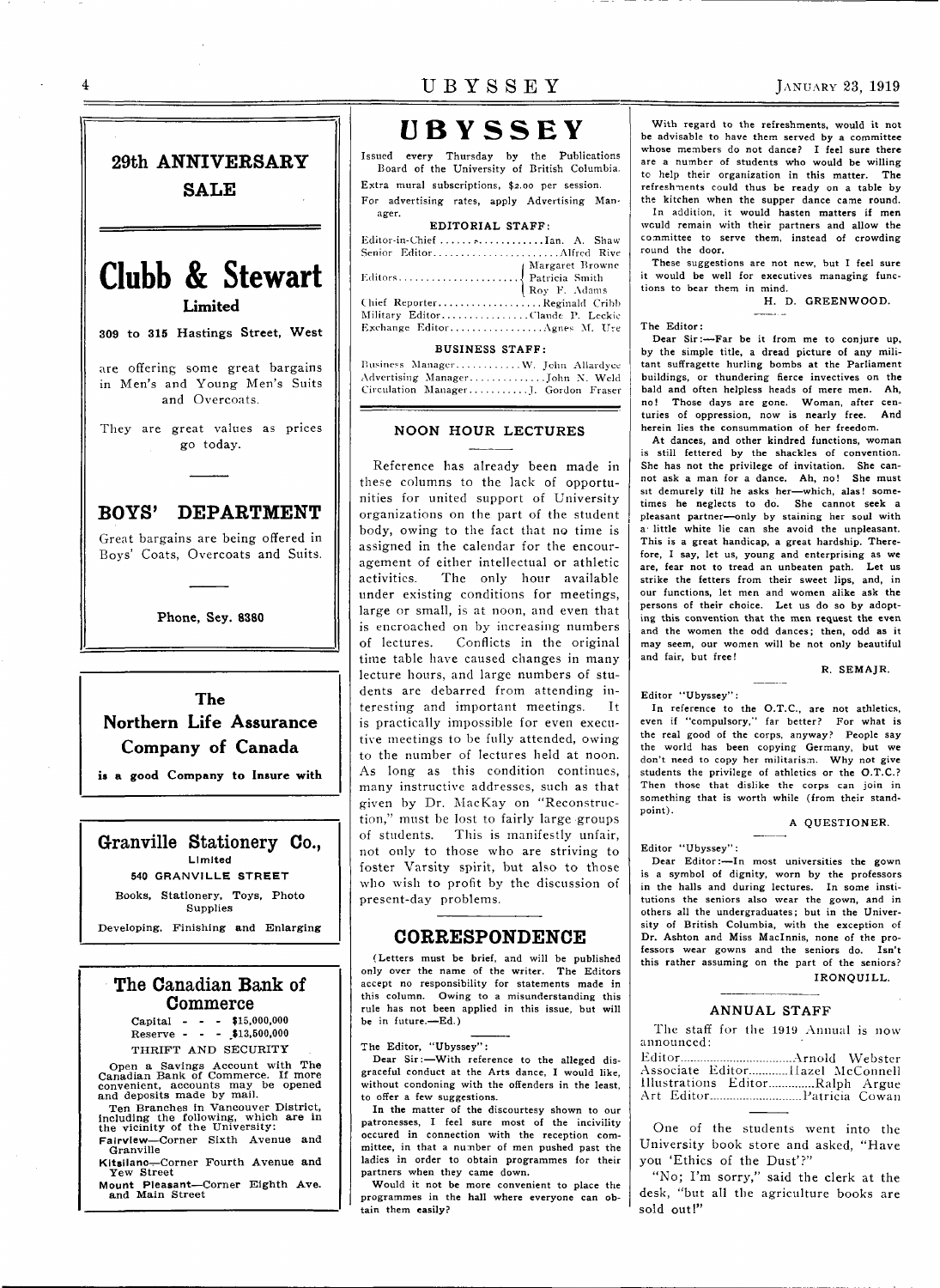The Art of Speaking Debates, Speeches, Play-parts, Recitations Coached Recitations Coached

Special rate on single lessons to

HELEN BADGLEY Suite 23, 709 Dunsmuir Street **Phone, Sey. 6535Y Phone, Sey. 6535Y** 

Mrs. A. L. Richardson, **L. R. A. M.**  Pupil of Tobias Matthay Formerly Professor of Piano and Lecturer at McGill University, Mont-real, and Midland Institute, Birming-ham, England.

**Studio, 709 Georgia Street, West Phone, Seymour 8519L** 

**VIOLONCELL O**  MISS MAUDE SCRUBY **A.R.C.M., L.R.A.M.**  Receives Pupils, Ensemble Classes, Concerts; Recitals. Visits Vancouver weekly (Tuesdays).

**Studio: 709 Georgia Street Telephone, Bay. 189** 

## CUSICK SERVES GOOD EATS

**692 BROADWAY, WEST VANCOUVER, B.C.** 

#### EASTMAN KODAKS

Developing and Printing Copying and Enlarging

CAMERA AND ARTS **610 GRANVILLE STREET**  R. P. DUNNE, Mgr.

### LUXENBERG

**Importer Ladies' Exclusive Garments**  Our Prices are Moderate for Quality Shown **Phone, Seymour 1593 629 Granville St., Vancouver, B.C.** 

We Specialize in

**GLOVE S**  DENTS FOWNES

PERRINS

Ladies' and Men's

**E. CHAPMAN**  545 Granville Street

## JANUARY 23, 1919 UBYSSEY

## MILITARY COLUMN

It is hoped that there will be outdoor shooting for the members of the C.O.T.C. this year. It will be remembered that keen interest was taken in the inter-platoon shooting competition last year, when some good scores and a high general average were made. Should permission be granted for the use of the miniature, or the Richmond rifle range, practice will commence as soon as weather permits. Every member of the C.O.T.C. should avail himself of this opportunity as soon as definite arrangements are made.

Last Tuesday the usual drill was cancelled to give the students time for athletics. A two-hour parade will be held on Thursday.

We welcome to our midst the following returned men who have resumed their studies at the U.B.C. since Christmas: Messrs. J. T. Smeeton, J. C. Berto, E. E. Day, H. W. Colgan, W. H. Ballantyne, B. D. Pratt, J. C. dePencier, J. P. Walker, F. F. McKenzie, D. Davidson, L. D. Shaw, G. C. Allen, H. J. Bird, G. G. King, Colin H. Crickmay, G. E. W. Clark, G. B. Fraser, L. V. Millar, and also H. E. Walker, B.A., of Arts '16, who is taking a post-graduate course.

## CORRESPONDENTS ANSWERED **ASK CYNICA GAY**

Discharged—I believe mufti is still expensive. Address enquiries, re latest prices, to Mr. K—lys—do.

Uncertain Freshette—Little girl, you must not respond to the advances of the Science men when you are crossing the campus. There are quite enough nice Arts men.

Curious-I do not think that the fact that Gibson was in the kitchen fully accounts for the shortage of sandwiches at the Arts dance.

Janitor—The disappearance of rope from the University premises may be explained by those subtle odors which emanate periodically from the office of Dr. Sedgewick.

Roughrider—In your present financial condition I would not advise buying an auto. Take a course in Agriculture.

Impressed—Oh, yes. Why, Adam is as well acquainted with Lloyd George and Woodrow Wilson as he is with his old friend Bill Taft. His nickname for one is "Lloydie," and the other "Woody."

## **FOR CLASSY SWEETS AND DAINTY EATS**

Give

**THE ARBOR** 

the "Once Over"

779 GRANVILLE STREET

KEEP the happy memories of College days for all time.

## **Bridgman s Studio**

will help you with pictures of established reputation

At the same address: **413 GRANVILLE STREET** 

## The **Clarke & Stuart Co.**  Limited

**Commercial Stationers and Printers** 

Students' Loose-Leaf Binders Educational Stationery School Equipment

Drawing Instruments and Materials

**320 SEYMOUR STREET**  (Opposite C.P.R. Depot) **Vancouver, B.C.** 

**Fresh Cut Flowers Funeral Work a Specialty** 

## **Brown Bros. & Co. Ltd.**  Florists, Nurserymen and Seedsmen

TWO STORES Head Office: **48 HASTINGS STREET, EAST VANCOUVER, B.C. Phone, Sey. 988 and 672** 

**728 GRANVILLE STREET Phone, Sey. 9513**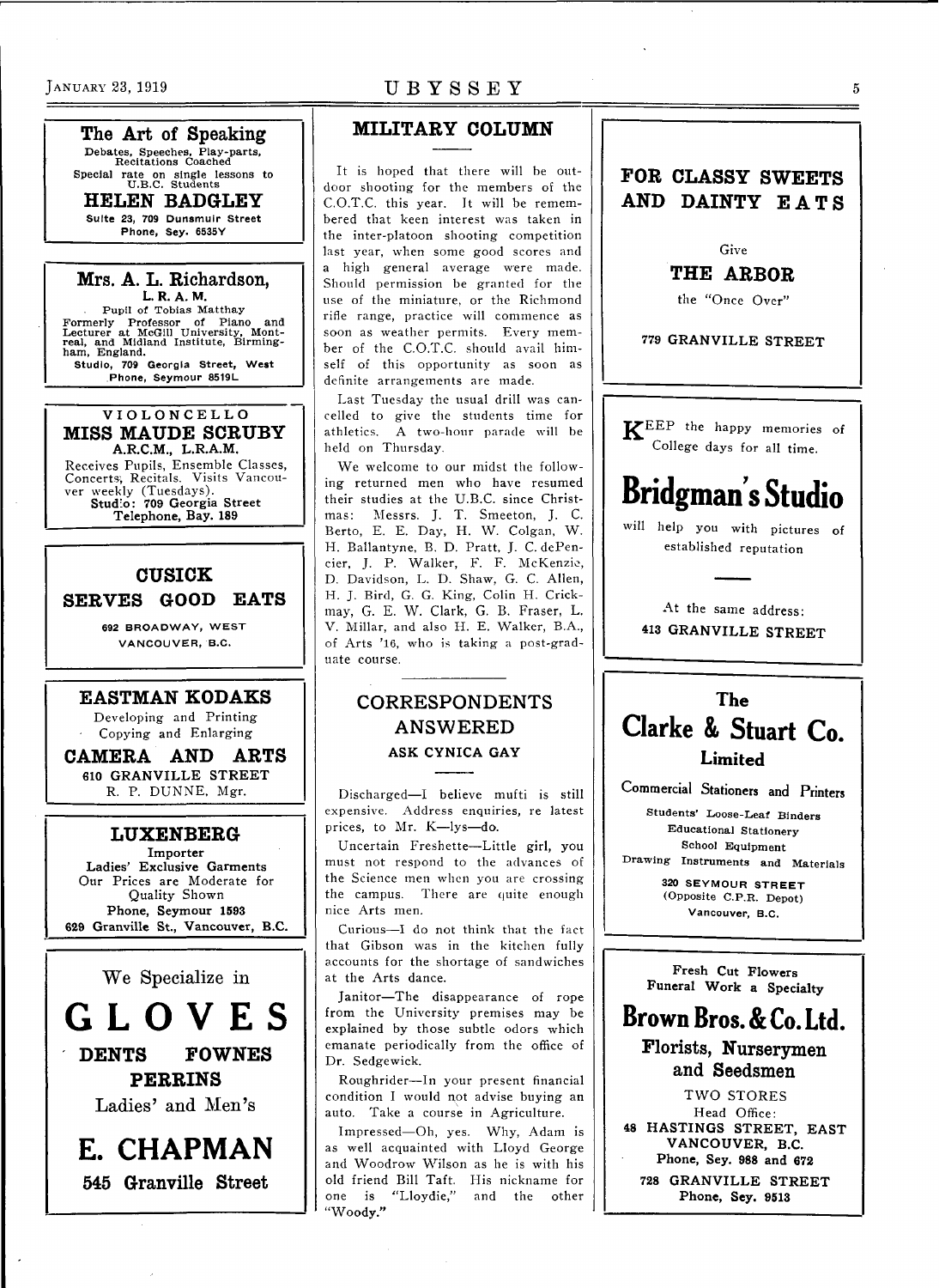## 6 **UBYSSE Y JANUARY 23, 1919 WIS E YOUN G ME N AN D WOME N**  Secure Life Assurance Protection Early in Life Apply for Yours in Canada's Largest Life Company Talk with Macfadyen! **SUN LIFE ASSURANCE CO. Rogers Building, Vancouver, B.C. Next Time IMPRESSIONS TRY THE BUNGALOW**  For Light Refreshments, Ice Cream and Candies I stepped off the Fairview car at Wilat **774 Granville Street E. C. KILBY**

**The Hosiery Specialist** 

**628 Granville Street** 

**VANCOUVER, B.C.** 

## **EXCLUSIVE COSTUMIERES**

For Women, Misses and Children

Cordon Stoppale

**575 GRANVILLE STREET** 



Famous Chocolates **and**  Home-Made Candies

Afternoon Teas and Light Lunches Ice Cream and Drinks of all kinds



## **A FRESHMAN'S FIRST**

low Street and gazed at the College buildings on the crest of the hill. Instantly I realized that the work-a-day world was behind me, and that I now moved in surroundings of learning and culture. The only remaining evidence of commercial enterprise was a low, gray building of dilapidated respectability—grim reminder of man's ultimate end, be he college graduate or just ordinary human being. All the other buildings in the vicinity were of an institutional or pedagogical character. Chief among them stood the University group, along the approach to which I was now making my way; and in my heart the most imposing in this group was the Arts building, a white edifice of noble design, .seeming, among the other more lowly structures, to reach up into the very clouds—surely the embodiment of the high aims of the young souls it roofed. A vast green sward surrounded these buildings, relieved here and there by pretty clumps of shrubbery. I passed round a handsome pillar postbox, and lo! I was actually in the College grounds. I was not alone on the landscape. Many youths and maidens, with earnest and eager faces, were directing their steps in the same way as I. A few arrived in motors, for which vehicles gravelled driveways and ample parking space had been provided. Men and women students, some of them dignified seniors in gowns, drifted across the wide campus. I mounted the broad steps and entered into the Arts building.

The main hall I found to be filled with serious-eyed young men and women. I had always expected intellectuals to look grave, and I was not disappointed. On one side of the hall was a door leading to the library, through which I caught a fleeting glimpse of long aisles of well-filled bookcases. A treasure-house, indeed! On the other side of the hall was a broad marble staircase, spiraling upward, ever upward through stories of classrooms and offices. On this side of the hall, too, was the entrance into the administrative office, holy of holies

of College life. A great deal of the wall-space in this same main hall was given up to bulletin-boards, posters and notices—evidences of student pursuits other than academical. In the men's common room, a large, airy place, I again discovered that College life was not one unending round of lectures and studies. Here one relaxed and joined in harmless merriment with one's fellow-students.

The lectures were a constant source of delight to me. In the great rooms, I and scores of my peers hung on the lips of the professors, eager for every priceless gem of wisdom they uttered. Thus had the students of all ages sought their knowledge, thus had the knowledge of the ages been expounded. I was inspired; I saw myself on a level with the students of such famous places as Oxford or Cambridge, Harvard or Yale. I became even more exalted when I remembered that to us, striving pioneers, was given the honor of laying the foundations of the great Western University of the future. To me, College was not a task; it was a privilege.

Why not, people? Life is what we make it.

#### **SOME GEMS FROM FRENCH I.**

During the recent exam, in French I., the following are said to be some of the guesses made by "despairing and innocent Freshies" in translating:

Pas du tout—The father of twins.

Chemin de fer—The way to do it. Le moire disait son bréviare-The least said, the soonest mended.

lis mangeaient du jambou cru—They ate what they believed to be good jam. LE DIABLE.

Owing to lack of space, we regret that we are unable to publish all contributions received. Next week we hope to publish those letters and other interesting contributions which, unfortunately, have been held over.

## **EDWIN J. GALLOWAY**

New and Old Book Shop

Specialists in University Books



For Birthday Gifts

**Granville Street Near Robson**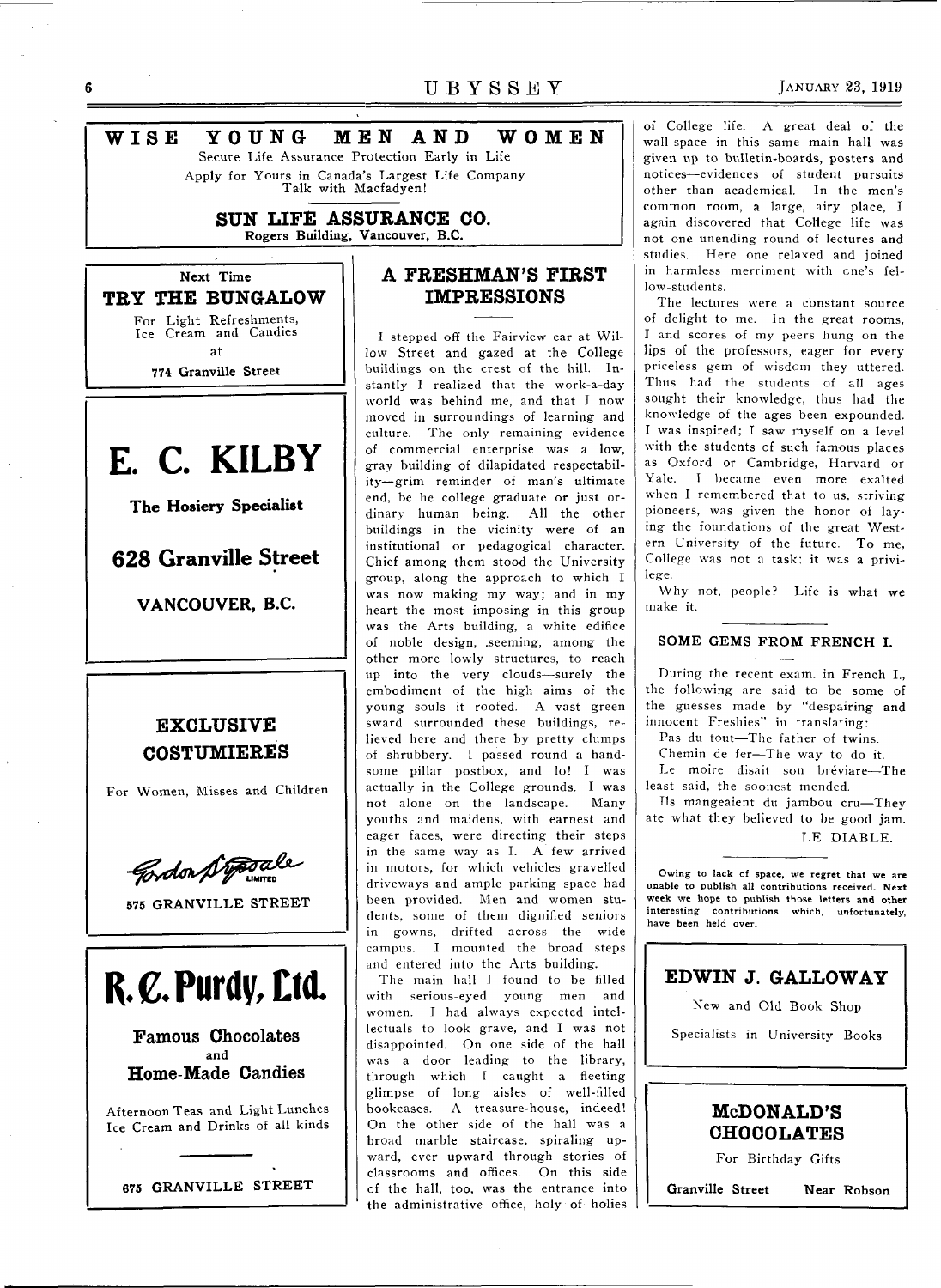## JANUARY 23, 1919 **UBYSSE Y**



FOR EVERY PURPOSE FOR EVERY PERSONALITY FOR EVERY PURSE

> New weaves And colors

## **\$1.50 to \$12**





**Cor. Granville and Pender SEY.164 3** 



## **U.Morimoto&Co.**

**Direct** Importers of

Japanese Fancy Goods

Ladies' Wear Made Special to Order

Hemstitching by Measure

Manufacturers of "Bamboo Knitting Needles"

Main Store : **673 GRANVILLE STREET VANCOUVER, B.C. Phone, Seymour 6410** 

## **BIOGRAPHICAL**

### **SKETCHES**

#### **PROFESSOR KING**

Our little "flu" holiday had many results, but for Agriculture '21 the principal feature was the acquisition of a new professor. When classes were resumed we were not a little surprised to find, to our deep regret, that Prof. McLean would no longer lead us in the study of animal husbandry. His successor comes with strong recommendations.

Prof. King graduated from Guelph in 1913. On leaving College, he became County Agent for Haldimand County, Ontario, where he remained about a year and a-half. Mr. King then accepted a position on the staff of the Ontario Agricultural College late in 1914, which he held until his appointment to the Faculty of U.B.C.

Prof. King takes a very lively interest in student affairs, and he has, even during his short sojourn with us, won a permanent place in the respect and confidence of all who have the privilege of working with him.

## **WOMEN'S UNDER-GRADUATE SOCIETY**

On Thursday afternoon, January 14th, Miss Linley addressed the women students, her topic being "Clinical Psychology as a Vocation for Women.'

She described the special training needed for "deviate" children—children of the border-line type who diverge from the normal, but yet are not definitely feeble-minded.

"At present," said Miss Linley, "there are six classes for deviate cases and one for those of pronounced feeble mentality."

In close connection with this branch comes clinical work. The clinician diagnoses the diseases of trouble-causing children, to ascertain the reasons for their behavior.

There are many problems encountered in homes and factories. This research work is largely the work of charity bureaus.

The problem of reconstruction offers many opportunities for field work, where help is given to shell-shocked men.

The value and wariety of this psychological work and the great need for trained "workers were pointed out.

In conclusion, the speaker emphasized the essential qualifications for the work—abundant practical sympathy, an unlimited supply of courage, optimism and patience.



THE NEW STYLES IN FALL AND WINTER FOOTWEAR are certainly handsome.

For the young woman, the new military heel boot, with cloth or buck tops, in colors of brown, grey, or black.

For the young man, the new shades of tan, with leather or Neolin soles; also smart styles in black.

We have an Expert Fitting Service.